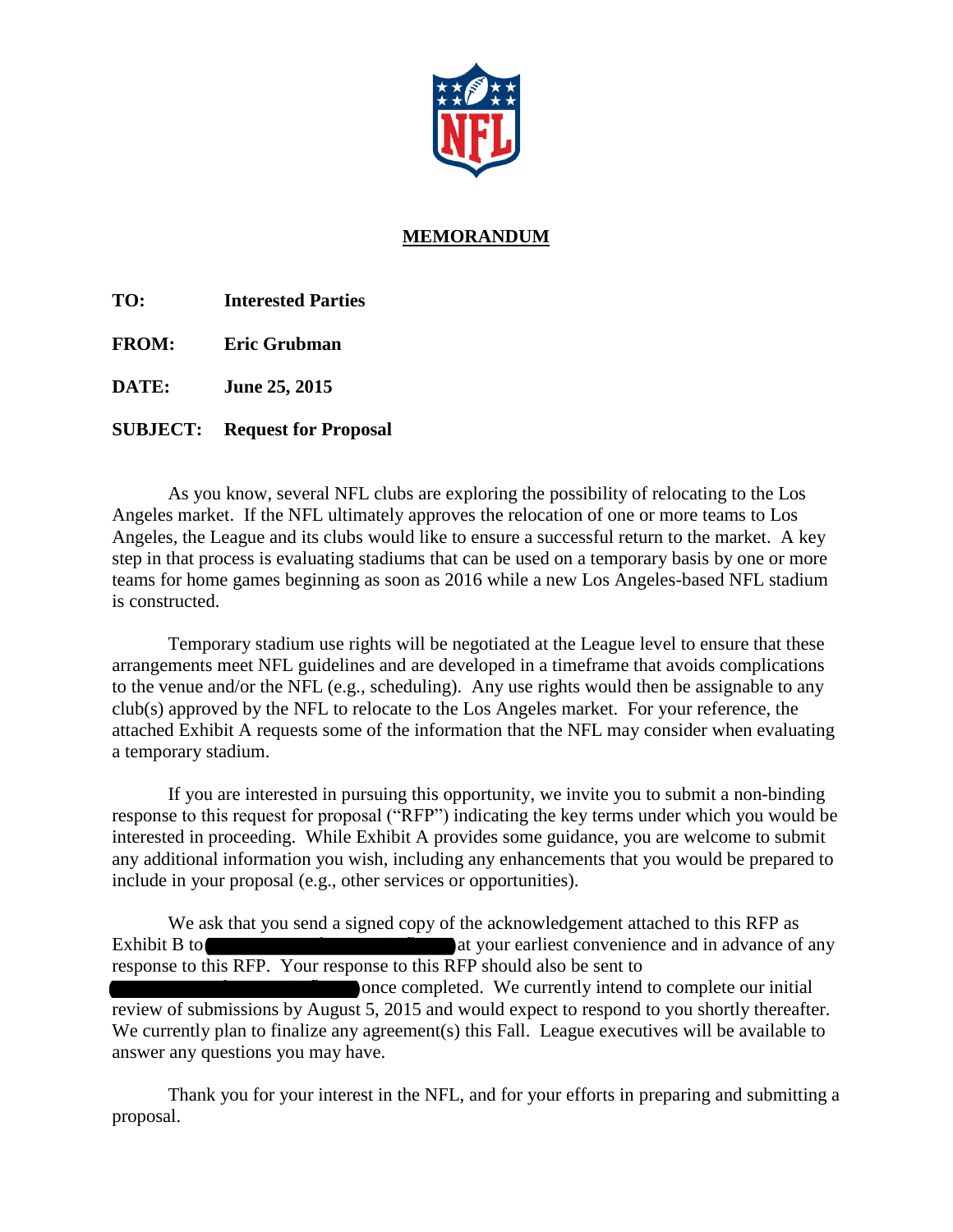# **EXHIBIT A**

# NFL Request for Proposal – Summary of Certain Factors

| One or Two Clubs                                                   | Please specify whether the venue will be able to accommodate one<br>or two clubs. If the venue can accommodate two clubs and doing<br>so would change other terms of the arrangements, please specify<br>those differences throughout your response.                                                                                                                                                                                                                                                                                                                                                                                                                                                                                                                                                                                                                                                                                    |
|--------------------------------------------------------------------|-----------------------------------------------------------------------------------------------------------------------------------------------------------------------------------------------------------------------------------------------------------------------------------------------------------------------------------------------------------------------------------------------------------------------------------------------------------------------------------------------------------------------------------------------------------------------------------------------------------------------------------------------------------------------------------------------------------------------------------------------------------------------------------------------------------------------------------------------------------------------------------------------------------------------------------------|
| Term                                                               | Subject to League approval of a team or teams to relocate to Los<br>Angeles, the NFL is seeking a lease beginning in 2016 with NFL<br>options to extend annually until the new Los Angeles stadium is<br>ready for use.                                                                                                                                                                                                                                                                                                                                                                                                                                                                                                                                                                                                                                                                                                                 |
| Rent / License Fee                                                 | Any annual amount payable by the club(s).                                                                                                                                                                                                                                                                                                                                                                                                                                                                                                                                                                                                                                                                                                                                                                                                                                                                                               |
| Admissions Tax / Ticket<br>Surcharge / Other Fees or<br>Surcharges | If any exist, please describe whether they would be imposed for<br>NFL games and in what amounts.                                                                                                                                                                                                                                                                                                                                                                                                                                                                                                                                                                                                                                                                                                                                                                                                                                       |
| <b>Stadium Facility</b>                                            | Please provide a description of the stadium facilities and features<br>that will be available to the NFL, as well as any changes or<br>improvements that would be required in order to accommodate the<br>club(s). Such features to include seating bowl inventory (including<br>premium inventory), locker rooms, training rooms, equipment<br>rooms, operations booths, press box and other media facilities,<br>technical features (e.g., wifi and other IT infrastructure), parking<br>(e.g., spaces, distance from stadium, access, ingress and egress),<br>concessions, fan amenities, team store (if any) and storage space,<br>among others. Also, please describe facilities that will not be<br>made available on NFL game day, if any. If other third parties<br>own or control the rights to any of the foregoing, please make that<br>clear in your response.<br>Please also describe public transit options and capacity. |
| Scheduling                                                         | Describe ability to schedule NFL games from August through<br>January each year, including any restrictions or existing scheduling<br>obligations that could impact the ability to host an NFL game.<br>Please also describe the extent to which the club(s) would be able                                                                                                                                                                                                                                                                                                                                                                                                                                                                                                                                                                                                                                                              |
|                                                                    | to schedule non-game events at the stadium throughout the year<br>(e.g. practices/scrimmages, season ticket holder events).                                                                                                                                                                                                                                                                                                                                                                                                                                                                                                                                                                                                                                                                                                                                                                                                             |
| <b>Rights and Revenues</b>                                         | Describe NFL right to control the sale of all inventory for its game<br>days and to retain related revenue, as well as any such rights that<br>would not be controlled/retained by the NFL. Such inventory<br>might include GA tickets, premium seating, loge boxes, suites,                                                                                                                                                                                                                                                                                                                                                                                                                                                                                                                                                                                                                                                            |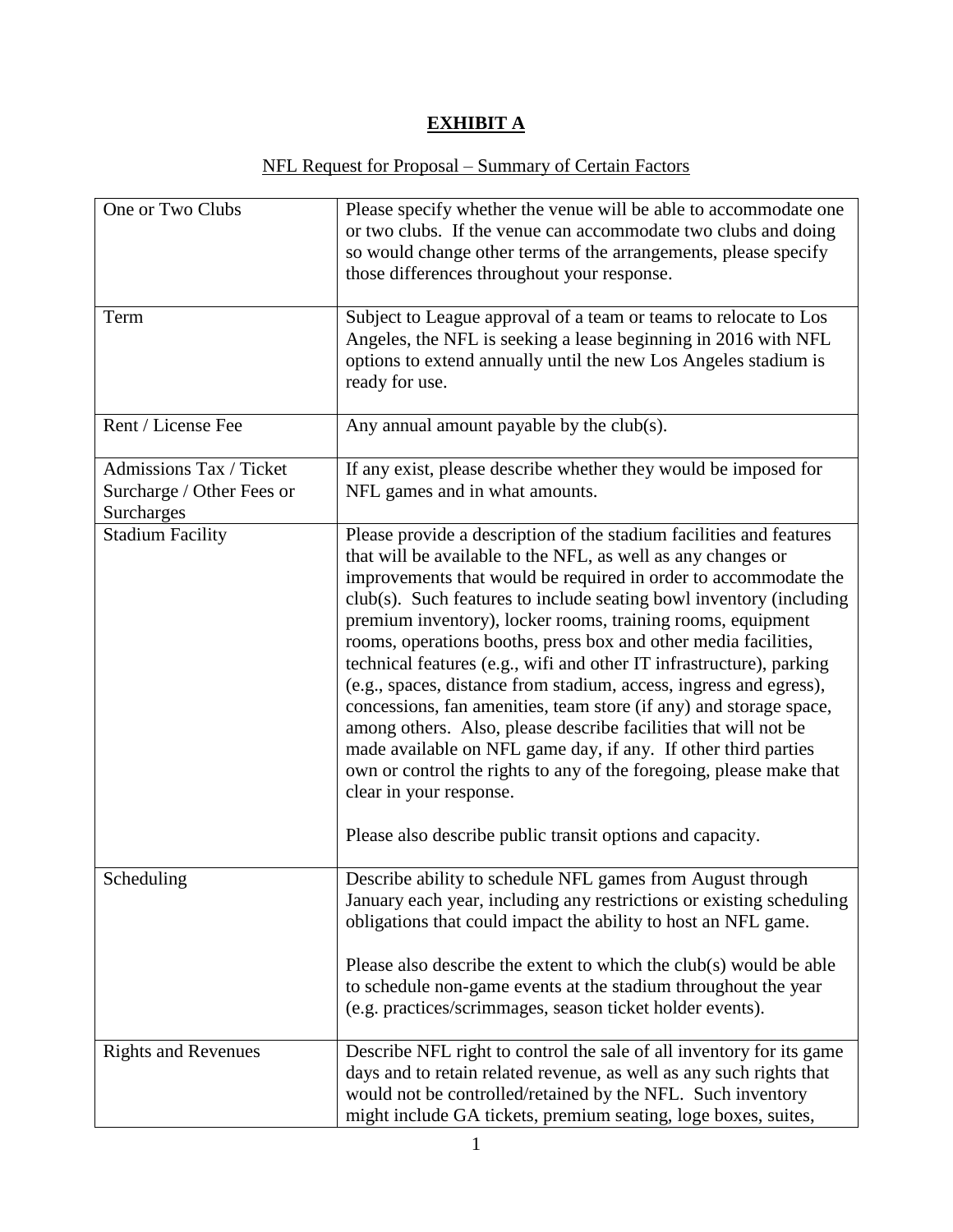|                                             | hospitality and any private spaces at the stadium,<br>concessions/pouring rights, advertising / sponsorship (excluding<br>stadium naming rights)/signage, merchandise/novelties, parking,<br>and broadcast/media rights.<br>Please also provide a description of any exclusivities, obligations<br>or restrictions that might impact such NFL rights, including<br>sponsorship and signage, concessions, other. |
|---------------------------------------------|-----------------------------------------------------------------------------------------------------------------------------------------------------------------------------------------------------------------------------------------------------------------------------------------------------------------------------------------------------------------------------------------------------------------|
| Day-of-Game Services and<br><b>Expenses</b> | Describe ability to provide the following on NFL game days and a<br>proposal regarding payments of related expenses:<br>day of game services;<br>(i)<br>equipment;<br>(ii)<br>personnel; and<br>(iii)<br>supplies.<br>(iv)                                                                                                                                                                                      |
| Permits/Approvals/Insurance                 | RFP response should provide a description of liability, workers<br>compensation and other insurance covering the venue, which may<br>be modified to cover NFL Ventures, the NFL, and its member<br>clubs.                                                                                                                                                                                                       |
| <b>Stadium Security</b>                     | Describe the extent to which the venue satisfies current best<br>practices for stadium security, or the extent to which those best<br>practices can be implemented for NFL events.                                                                                                                                                                                                                              |
| <b>NFL Guidelines</b>                       | Acknowledgement that NFL guidelines will need to be met,<br>including those governing game operations, broadcasting, and<br>other areas.                                                                                                                                                                                                                                                                        |
| Indemnification                             | Describe any limits imposed under law on stadium rights holder's<br>ability to indemnify NFL or its assignees.                                                                                                                                                                                                                                                                                                  |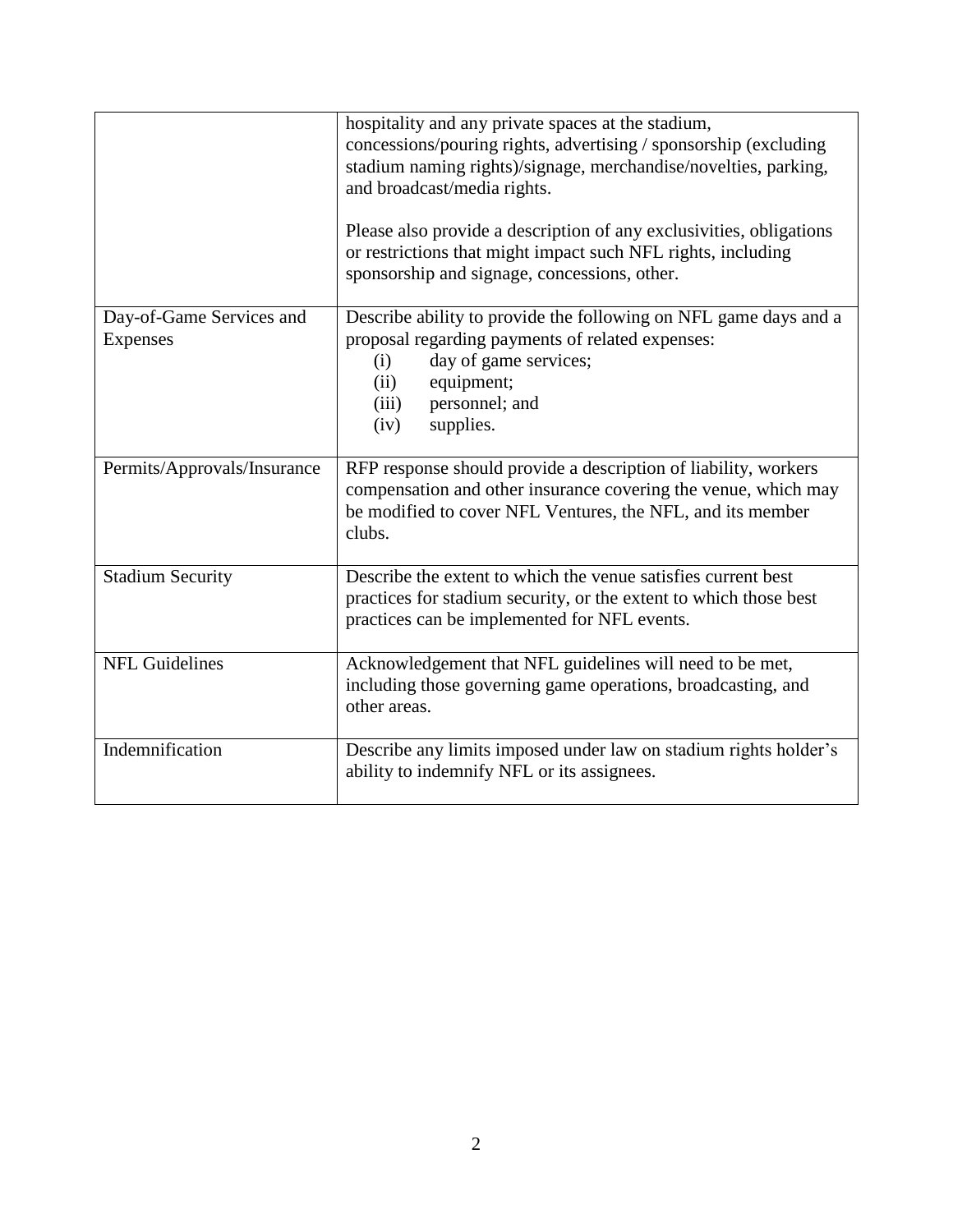#### **EXHIBIT B**

#### **Acknowledgement**

The undersigned hereby acknowledges and agrees that, in order to participate in the NFL's request for proposal ("RFP") process regarding use of a stadium on a temporary basis by one or more NFL teams for home games, as described herein and in the NFL's invitation to the undersigned to participate in the RFP dated June 25, 2015 (the "Invitation"), the undersigned must acknowledge its agreement with the terms set forth herein by signing a copy of this acknowledgement and returning it to the NFL in advance of submitting an RFP response. Accordingly, the undersigned hereby acknowledges and agrees (and by its response to the RFP and participation in the RFP process will be deemed to further acknowledge and agree) that the NFL (i) reserves the right, without limitation, to accept or reject any or all responses to the RFP, (ii) reserves the right to consider any and all factors, regardless of whether those factors are listed in Exhibit A to the Invitation, in determining which interested parties, if any, are invited to participate in any subsequent phase(s) of the RFP process, (iii) reserves the right to alter the RFP process (including the timetable) at any time and in any manner, (iv) may enter into negotiations with more than one stadium owner or rights holder simultaneously, (v) is under no obligation to grant you, or any other stadium owner or rights holder, any rights, (vi) may elect not to enter into an agreement with you, in which case such decision shall not give rise to any rights or remedies in your favor, (vii) may consider or exclude any criteria in its contemplation of any responses to the RFP or any of its other options, (viii) shall have the right, in its sole discretion and at any time and in any respect, to terminate discussions with any and all prospective stadium owners and rights holders, and (ix) shall have the right to consummate a stadium use agreement and to abandon its pursuit of a stadium use agreement or to consummate alternative transactions, all without prior notice to you or other interested parties. The NFL shall have no obligation whatsoever with respect to a transaction or RFP response or other proposal or discussions related thereto until a definitive stadium use agreement has been executed and delivered by the NFL. Following the NFL's execution of such a definitive agreement, the NFL's only obligations shall be as set forth therein. Other than as set forth in an executed definitive stadium use agreement, no representations or warranties are made by the NFL to any interested party.

The undersigned further agrees, on its own behalf and on behalf of its affiliates and their respective officers, directors, agents, representatives, employees, successors and assigns (collectively, "interested parties"), that none of NFL Ventures L.P., the NFL or its member clubs, or their respective affiliates, members, stockholders, partners, directors, officers, employees or representatives, shall be liable to any interested party with respect to any loss, damage, cost or expense resulting from the participation or exclusion of such interested party in or from the process described in the RFP or this acknowledgement. Each interested party will be responsible for all costs and expenses it incurs during the investigation and pursuit of the RFP and any definitive stadium use agreement, including those of its advisors and other representatives. You shall not be entitled to recover any such cost from NFL Ventures L.P., the NFL, or the NFL's member clubs under any circumstances.

### *[SIGNATURE PAGE FOLLOWS]*